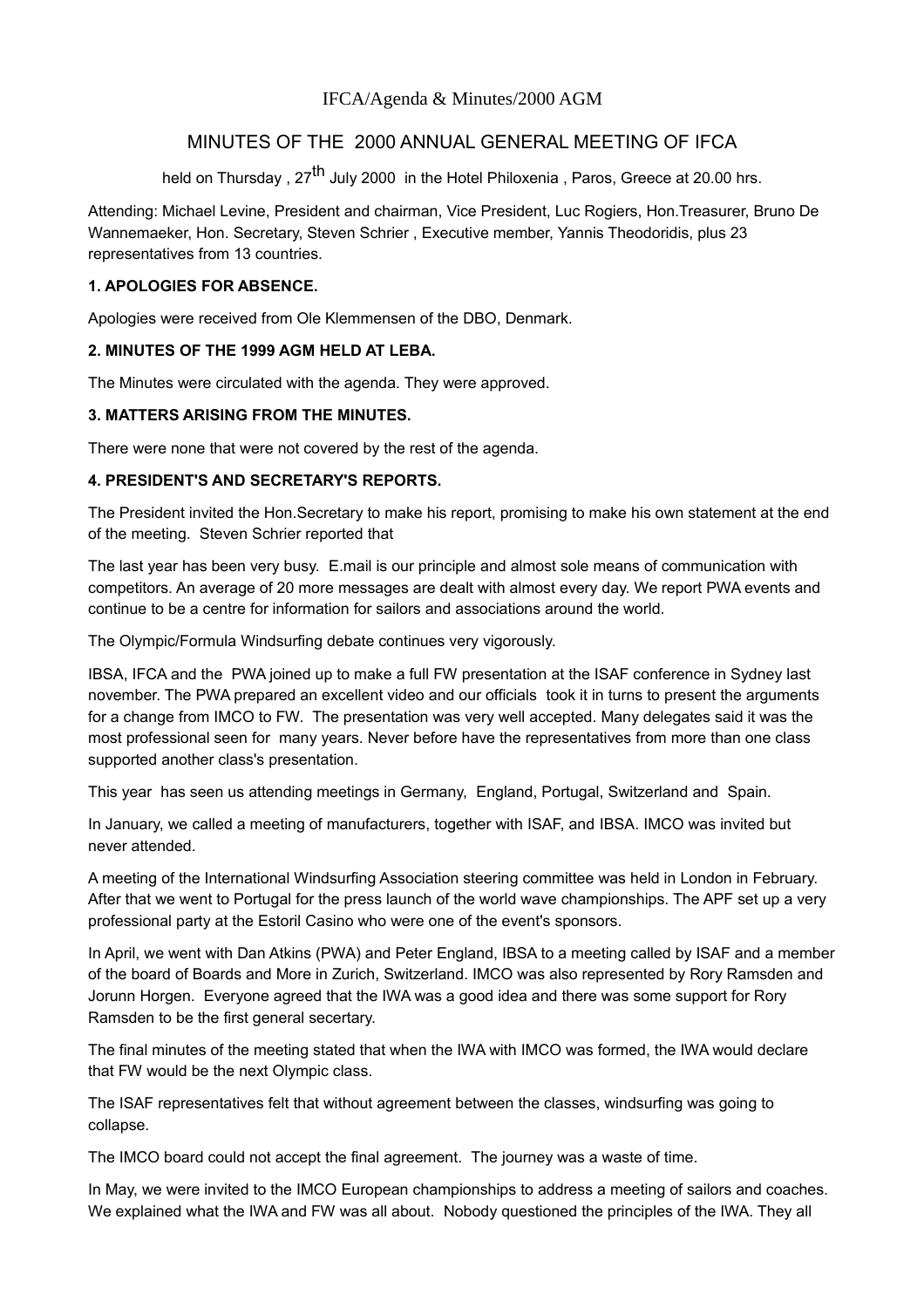wanted to discuss FW's bid for the olympics. We got the impression that most of the competitors were not really concerned which Class was chosen. It is the national coaches who are worried. Talking to sailors around the race site, they do not like racing in 5-7 knots of wind and many consider the IMCO racing just as unfair as we think light wind racing can be.

At this time we learned that the Italian sponsor of the IFCA World racing championships on Lake Garda had withdrawn. This was a disaster.

In June, we went to Guincho for the world wave championships. Despite excellent publicity, the number attending was not very great. But that did not spoil the event. The organisers did not appear to have any money problems with the casino, the tourist office and Nestle' s support. The facilities were excellent. We especially noted the judges tower with separate cubicles for each judge so they could not compare scores.

The eight judges came from Finland, Poland, Spain and Portugal

The prize giving ceremony was the best we have ever attended. It was in the Estoril Casino and included a topless cabaret with beautiful show girls. We can say no more.

We received no serious complaints from the competitors at all. All IFCA's expenses were paid by the organiser.

The organisation of the Paros World championships was conducted by Bruno De Wannemaeker in very different circumstances. Steven's final comment was that he had been impressed with the race office efficiency of Yannis Theodoridis, during the two months leading up to the championships.

# **5. TREASURERS REPORT**.

Bruno De Wannemaeker presented the financial statement. He reported that the year so far accounts were in a good state, showing a DM632 profit. We have strong reserves which will now have to be used to finance the unsponsored Paros championships. He expected our assetts to be DM10,000 down at the end of the year.

#### **6. PROGRAM OF EVENTS 2000 AND ONWARDS.**

Bruno continued with a review of our future program. This includes the 2001 events of Racing and Wave/Freestyle Worlds in South Africa at the end of the year, and the European Racing champs on Lake Garda,Italy in May/June. Josh Seymour was in negotiation about a future wave event in Hawii. Karim Goujon of the AFF had also offered to organise an international event.

There was a general discussion about the requirements for a good championships, the selection of organiser and media promotion. Wojtek Brzozowski, POL was very concerned about clashes of dates. Jamie Lever, GBR, suggested that we use a PR agency. Both Tzmas Achileas,GRE, and Yannis Theodoridis offered to organise future events for IFCA.

#### **7. INTERNATIONAL FUNBOARD CLASS MEASUREMENT RULES**

The following rule changes were approved.

PROPOSAL 1. RULE 4.2. HULL: LENGTH AND WIDTH.

DELETE 'the width must not exceed 850mm' And SUBSTITUTE 'the width must not exceed 1005mm'.

REASON: To facilitate the continuing development of the wider and shorter boards which have a higher performance in course racing than their longer narrower predecessors.

### PROPOSAL 2. ADD 4.9. FOOT STRAPS

'The foot strap fixing points may be moved provided that the stiffness of the board as registered with ISAF does not increase outside the maximum allowed by 4.5.

The number of foot straps must not exceed the number supplied by the manufacturer. Any make or type of strap maybe fitted.'